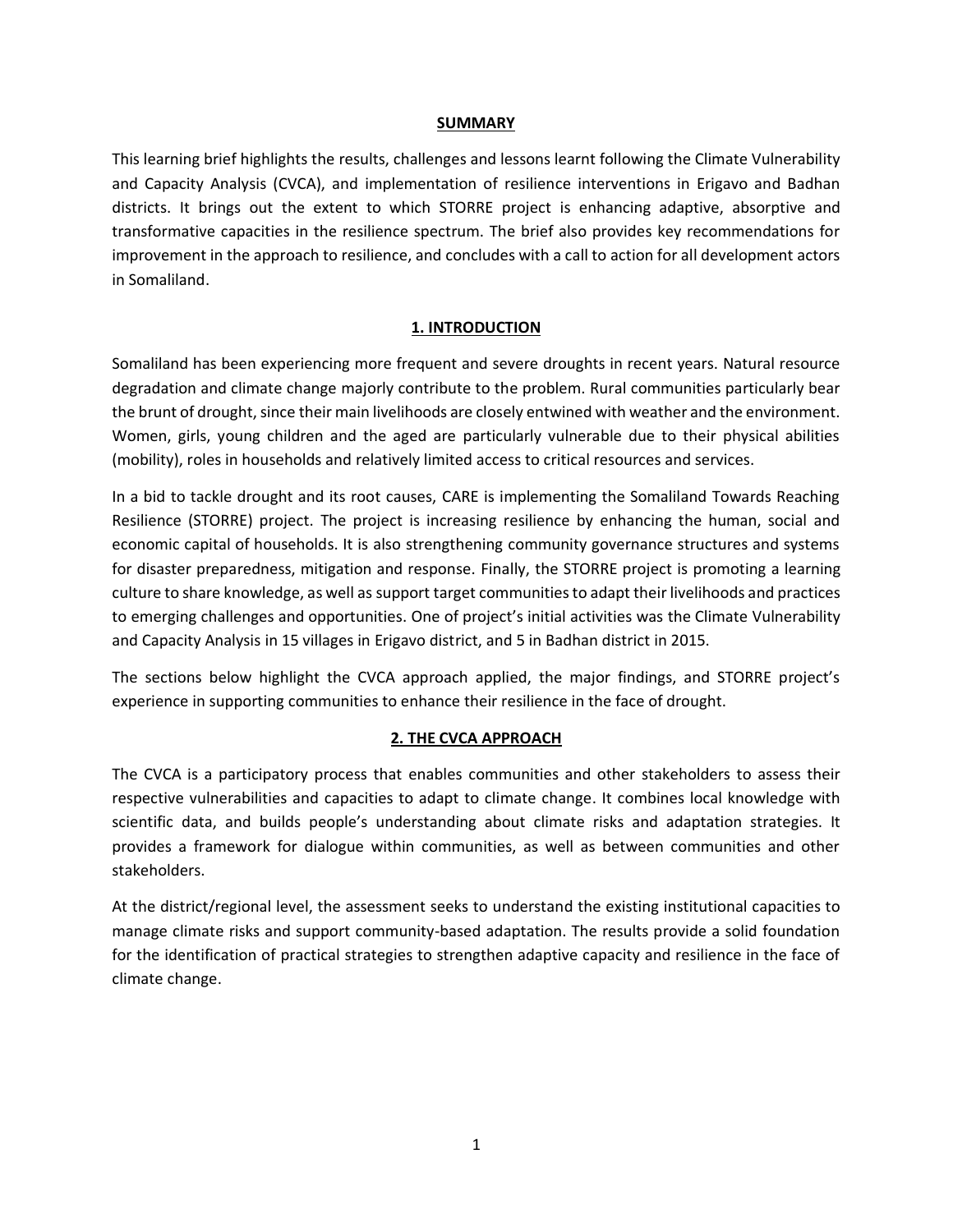In Sanaag region, the CVCA process was implemented as highlighted below:

- 1. CARE program staff and partners were trained on the CVCA methodology, CVCA tools, their application and analysis.
- 2. CVCAs were conducted at community and district levels. This involved:

- Facilitation of three-day focus group discussions among age and gender-disaggregated groups, as well as key informant interviews in the 20 villages. A total of 620 participants were involved. The CVCA tools applied among communities included the Livelihoods Context Tool, Resource Mapping, Wellbeing and Wealth Ranking, Gendered Daily Activity Calendar, Seasonal Calendar, Institutional Analysis/Venn Diagram, Disaster Early Warning and Climate Information Analysis Tool and Vulnerability Matrix. This process culminated in the development of proposed Community Action Plans (CAPs).



*Photo 1. Resource Mapping in Karin Village, Erigavo District*

- Key informant interviews were held with district government stakeholders including District Council (DC) representatives, and district staff from the ministries of Livestock, Agriculture, Water and Pastoral Development. Also, district representatives of the ministries of Environment and Wildlife, Interior, Labor and Social Affairs, and the National Environmental Research and Disaster Preparedness and Management Authority (NERAD) were interviewed.

- 3. Literature was reviewed on Somaliland's policy and institutional context, governance, socio-economic context, and climate change vulnerability and adaptive capacity.
- 4. The primary and secondary data was analyzed, and the subsequent findings integrated and documented.
- 5. The CVCA findings were presented at district stakeholder workshops held in Erigavo and Badhan towns. Participants included representatives of the target communities, several government ministries, the District Councils (DCs), and other Non-Governmental Organizations (NGOs).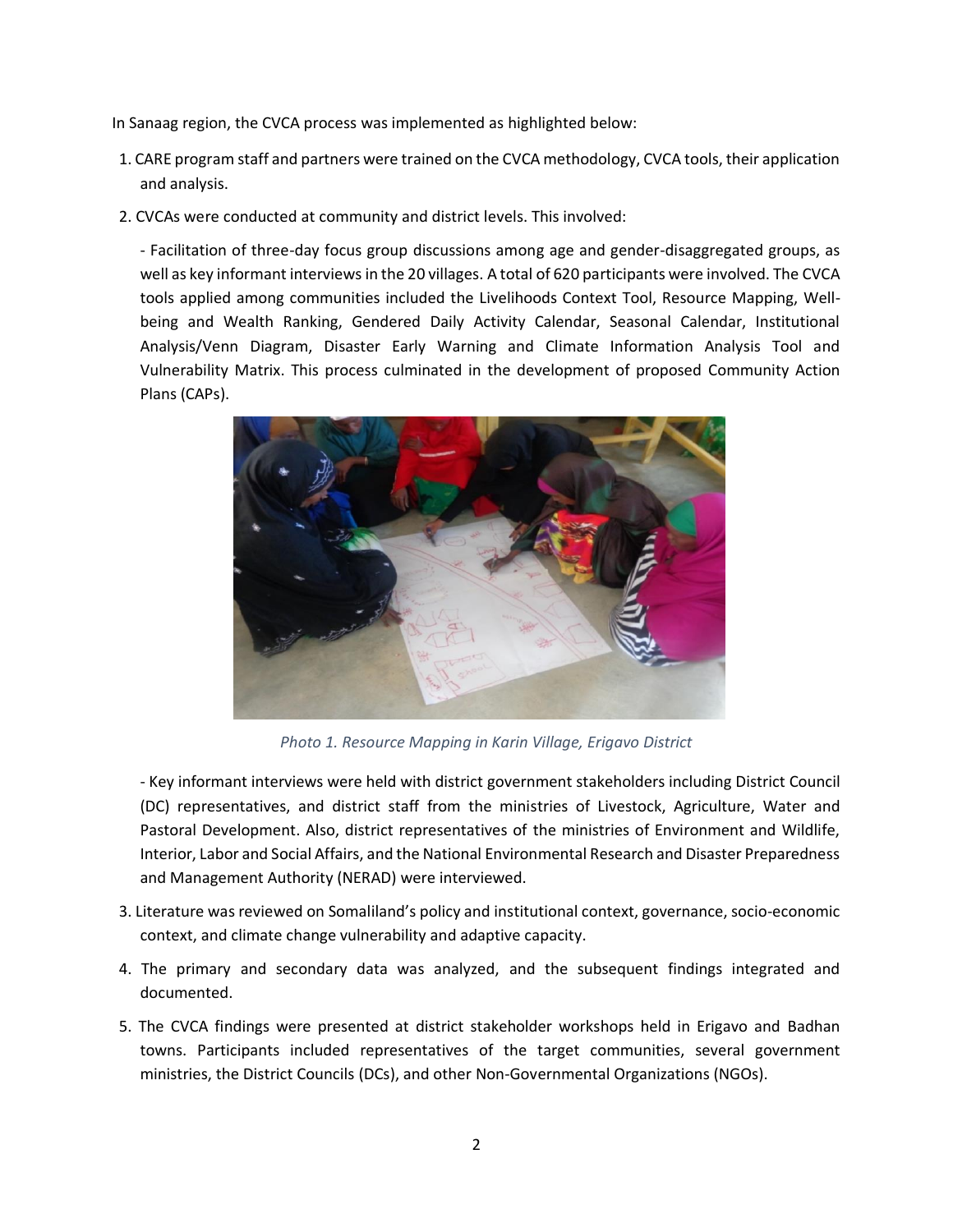#### **3. CVCA FINDINGS**

The CVCA data was analyzed qualitatively and quantitatively. The findings below emerged from the analysis:

#### **3.1. Climate Hazards and their Impacts**

- 1. More variable and less predictable weather have been observed. Temperatures are warmer in most seasons, and winters are colder. The duration of rainy seasons has become shorter, with spring rains falling for 2 months, down from 4.
- 2. Drought is the first hazard affecting communities. The main impacts of drought are shortage of water and pasture; as well as loss of livestock, crops and trees. Communities cope with the impacts by trucking and rationing water; moving to areas with water and pasture; purchasing hay to feed young and lactating livestock; and cutting trees to burn charcoal and sell firewood among other strategies.
- 3. Floods are the second major hazard. Impacts of floods include gully formation and extension; soil erosion; damage and destruction of buildings, livestock shelters and roads; and loss of livestock and crops. Communities cope with floods by filling gullies with logs and stones, re-constructing buildings and shelters, moving to safer areas and replanting crops.
- 4. Livestock diseases are the third major hazard. The impacts of these diseases include loss of livestock and transmission of some infections to humans. Communities cope by treating livestock and humans using local knowledge, or with the help of community livestock and human health workers respectively.
- 5. Strong winds, frost and pests are other hazards experienced.

All the impacts of these hazards ultimately lead to reductions in household incomes, thereby affecting community livelihoods and adaptive capacities negatively.

## **3.2. Community Action Plans**

The CVCA revealed many similarities in the challenges, vulnerabilities and adaptive capacities of communities in Erigavo and Badhan districts. The climatic and non-climatic challenges identified by communities, their causes, and the proposed interventions to address them are summarized below.

The communities proposed to tackle water shortages occasioned by drought and water seepage in irrigation canals by drilling boreholes, constructing and de-silting water pans, rehabilitating irrigation canals, constructing *berkads<sup>1</sup>* and roof catchments, and digging shallow wells. They also proposed to reduce the loss of livestock due to drought by planting fodder crops. Agro-pastoralist communities identified the shortage of farm tools and seeds as factors contributing to poor agricultural production. To address this, they proposed the purchase and distribution of farm tools and seeds.

l

<sup>1</sup> *Berkads* are underground masonry water cisterns.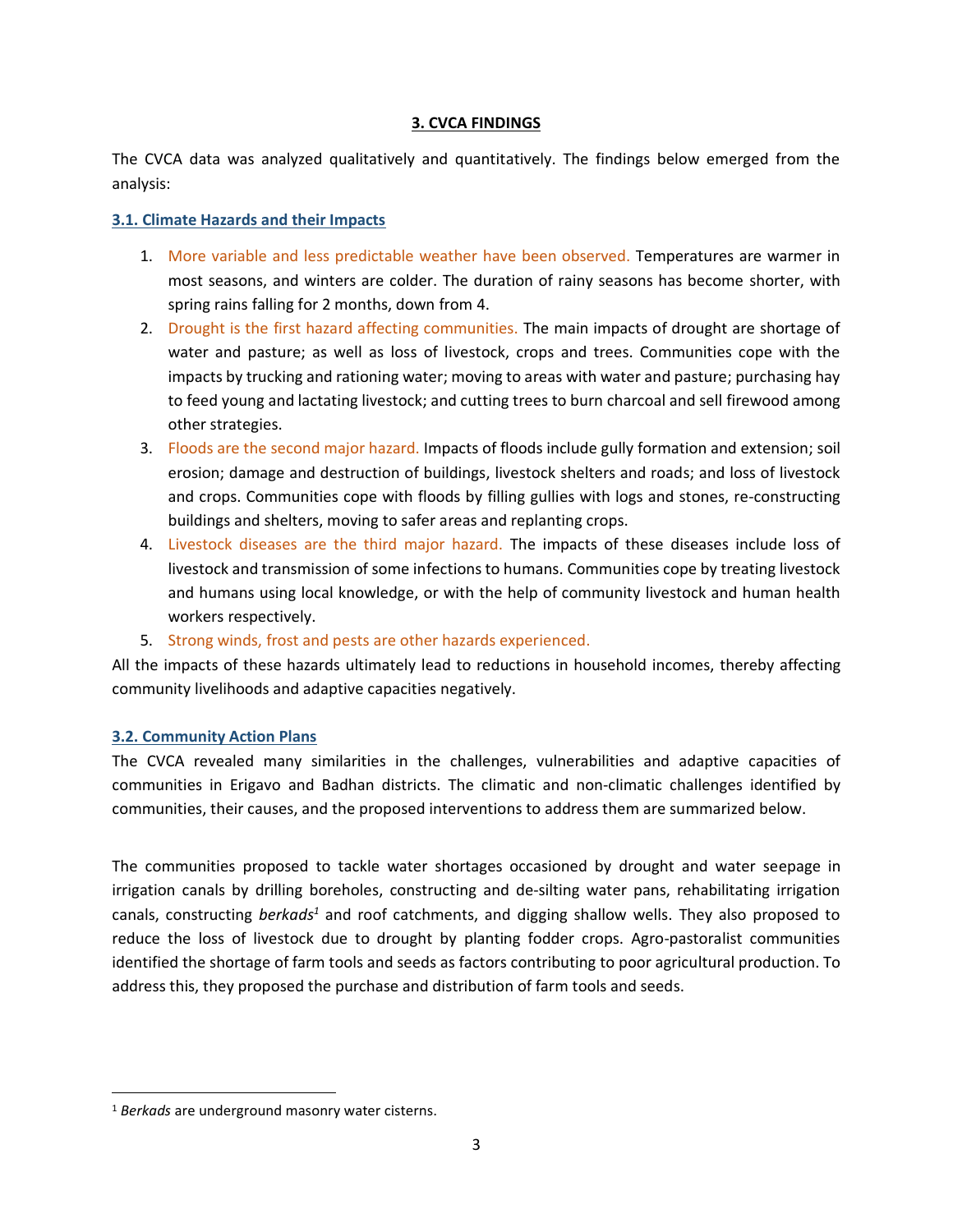The communities proposed to control soil erosion and reduce gully formation and extension by constructing gabions, and building soil bunds and stone check dams respectively. They proposed to mitigate the damage and destruction of irrigation canals when floods occur, by rehabilitating existing canals and constructing new ones. To mitigate damage and destruction of roads due to floods and extension of gullies, communities proposed the rehabilitation of roads and construction of additional ones.

The communities identified poor health of people as a challenge. They identified major causes as prevalence of diseases, poor hygiene and inadequate access to quality treatment and medicines. To tackle these, they proposed the construction of Mother and Child Health (MCH) centers, procurement of medicine and other essential medical supplies, as well as training of health workers. They also proposed to improve sanitation and hygiene by constructing pit latrines and digging rubbish pits in the villages.

A number of villages identified poor education levels as a pertinent challenge. They proposed the construction of additional classrooms where there are shortages, and the construction of schools in villages that have none. Most communities expressed a desire to diversify their livelihoods and reduce their reliance on weather- dependent livelihood activities. To do this, they proposed capacity development in alternative livelihood skills, support towards establishing businesses, increasing Cash for Work (CfW) opportunities, and improving access to markets. To boost the success of identified alternative livelihood activities, they proposed the purchase and installation of solar panels to provide electricity. They also proposed wider deployment of police officers to improve security of people and property.

All the interventions proposed above would ultimately contribute towards reducing the impacts of climatic and non- climatic hazards. They would also enhance livelihoods, improve household incomes, and provide critical resources and services that improve resilience.

## **4.0. ENHANCING RESILIENCE IN SANAAG REGION**

Following the CVCA and Community Action Planning processes, the STORRE project has been working with communities and other stakeholders to enhance resilience in Erigavo and Badhan districts. Their respective interventions and achievements are highlighted below:

## **4.1. STORRE Project Interventions and Achievements**

The STORRE project engaged communities in the program target areas in CfW activities to improve livelihoods, and strengthen their resilience in the face of the recent severe and prolonged drought. The beneficiaries of CfW activities represented the poorest and most vulnerable categories of the community. They included pastoralist drop-outs; female-headed households; and households with elderly, chronically ill or malnourished members among others. The CfW activities below were implemented in response to Community Action Plans.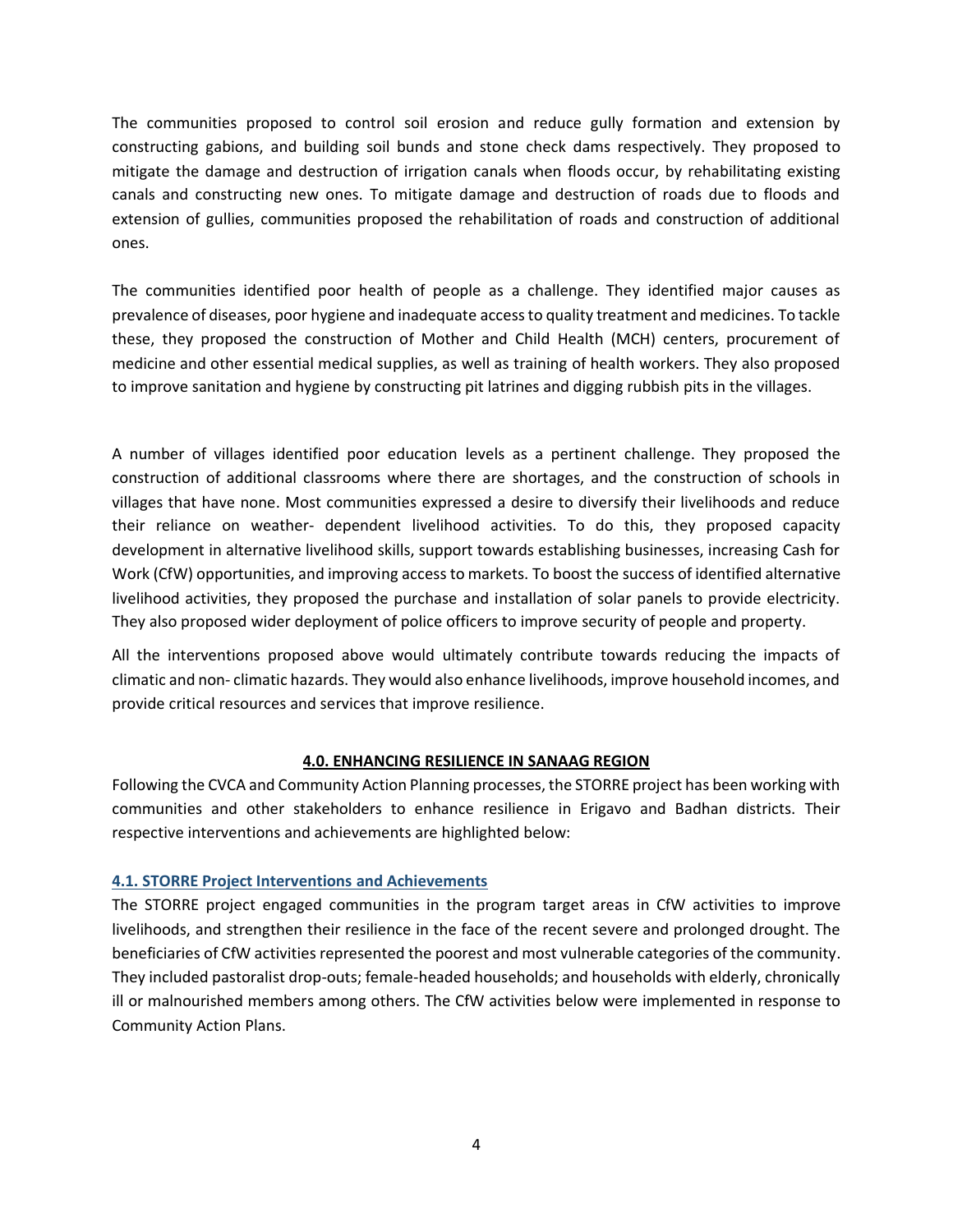#### *4.1.1. Enhancing and Sustaining Access to Water*

To improve access to water, the STORRE project supported communities to construct a stream-protection wall in Cirshiida village to divert floods, and protect a major shallow well and adjacent infrastructure from flood damage. STORRE also rehabilitated 4 *berkads* in Rag Cadeeye, Dawaco and Dibqarax villages respectively. The project also de- silted 4 water pans in Karin, Rag Cadeeye, Habarshiro and Sibaayo villages. STORRE rehabilitated the boreholes at Carmale and Hingalool villages. At the borehole In Hingalool, STORRE constructed a generator room, and water troughs for sheep and goats. The project also provided a generator set and submersible pump at the borehole in February 2017.

To further improve and sustain access to water, STORRE went beyond improving water infrastructure, by supporting the strengthening of water resource governance systems. In Hingalool village, the project successfully negotiated a community - private sector partnership for the management of Hingalool borehole 3 in December 2016. Following the agreement, Sagal Water Company took over management of the borehole, thus improving the borehole's operations and service. To augment this, CARE constructed a 50M<sup>3</sup> water tank, and connected a water pipe from the borehole to a major kiosk in the village. This investment is reported to have attracted the attention of United Nations Children's Fund (UNICEF), which is considering establishing a comprehensive water system in the entire village.

Since STORRE and other partners intervened, the Hingalool borehole 3 has significantly improved water supply for the village residents, and for herders and livestock in nearby rangelands during the recent drought. Hingalool borehole 3 prominently contributed to drought response when the two other boreholes experienced frequent breakdowns. In March 2017, the borehole supplied 23 water tankers per day, with an average of 40 barrels per water tanker. These tankers subsequently supplied 2,000 households, and approximately 23,000 sheep and goats and 1,000 camels with water every day.

"As a woman and household head, I experienced great difficulties in fetching water from this borehole because it is located far from my home. Also, the long queuing during this drought; occasioned by the many pastoralists who migrated to our village used to make me feel so exhausted. But now that the borehole operates for longer hours, and a water pipe is connected to the village, I; together with many other mothers and girls feel relieved. The price of water has also slightly reduced."

Kiin Mohamed- Hingalool Village resident.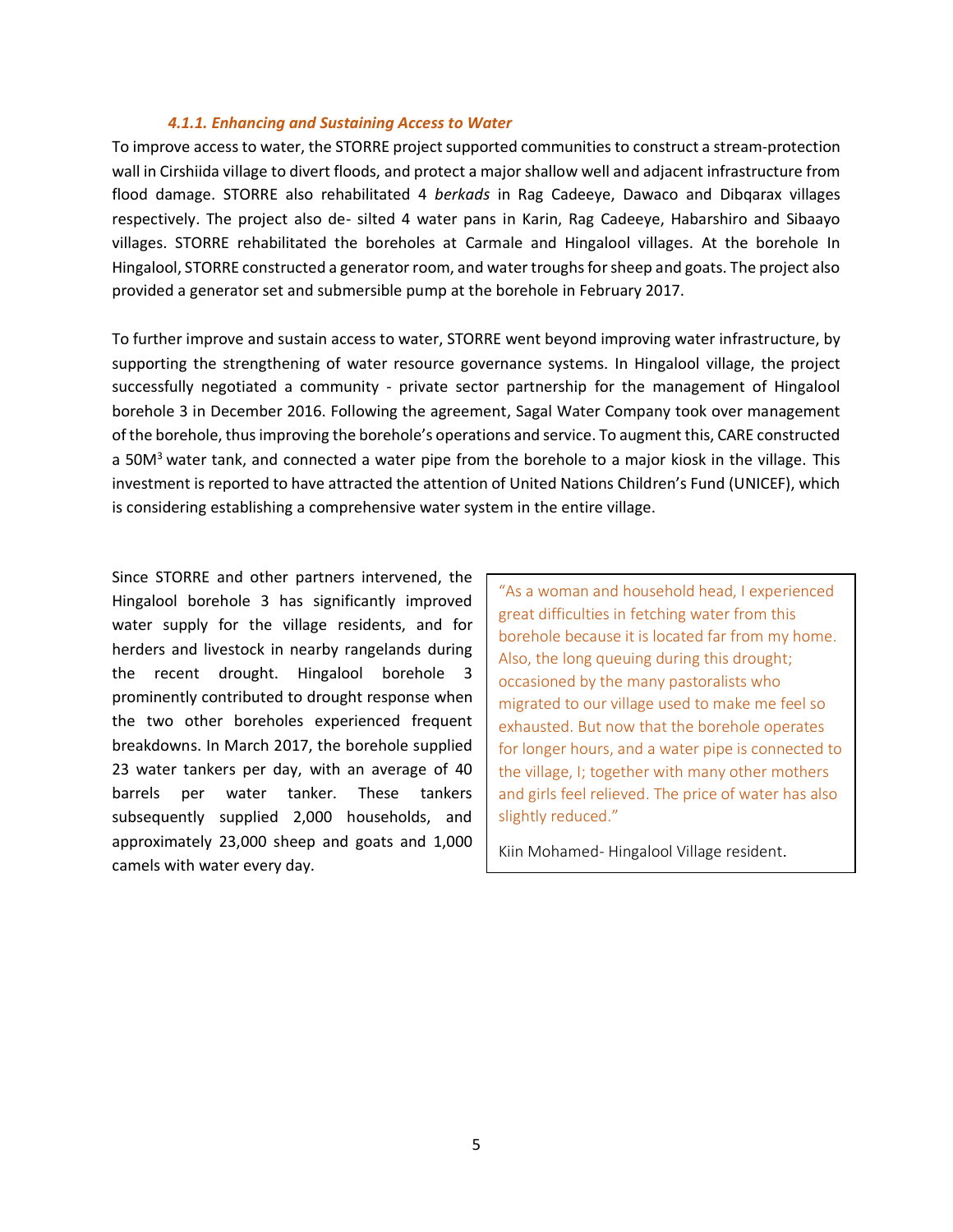Mohamed Iman, the director of Sagal Water Company, noted the crucial role of the borehole in supplying water in Sanaag region. He stated, "*This borehole is situated in a strategic location and serves pastoralists from both Somaliland and Puntland en-route to rangelands in eastern Sanaag. With the new generator, the borehole is now well equipped to serve longer hours, and can fill the water reservoir in 20 minutes."*

Abdirizak Ahmed, the vice-chairman of Hingalool Village Committee echoed similar sentiments. He reported that the only aspect in which the Hingalool community was not affected negatively during the drought was water availability. While many adjacent villages struggled with the ever increasing prices of water and even closed down schools and hospitals; Hingalool enjoyed access to water which enabled education and health services to continue functioning throughout the drought.



*Photo 2. Water Tank Constructed by STORRE in Carmale Village*

# *4.1.2. Improving the Condition of Land*

Effective management of natural resources, especially rangelands, trees and water is paramount to enhancing resilience in arid and semi- arid areas. As noted in section 1 above, natural resource degradation contributes to drought. To improve rangelands and other lands, the STORRE project worked with communities to halt gully erosion and extension by building gabions and weirs. These activities were implemented in Goob, Buqhayle, Jiidali, Karin, Hingalool, Darasalaam, Dibqarax, Rag Cadeeye, Carmale and Dhoob villages. The project also controlled soil erosion by rehabilitating stone check dams in Doonyaha village; and by building soil bunds in Karin, Darasalaam, Dawaco and Mindhicir villages. Subsequently, it was observed that during the rains in April 2017, there was intensified growth of pasture. This growth was partly due to the reduction of surface water run-off, which enabled the rapid growth of nutritious and palatable grasses for livestock. This positive result caused drought migrants to return to their home villages early and reunite with their families.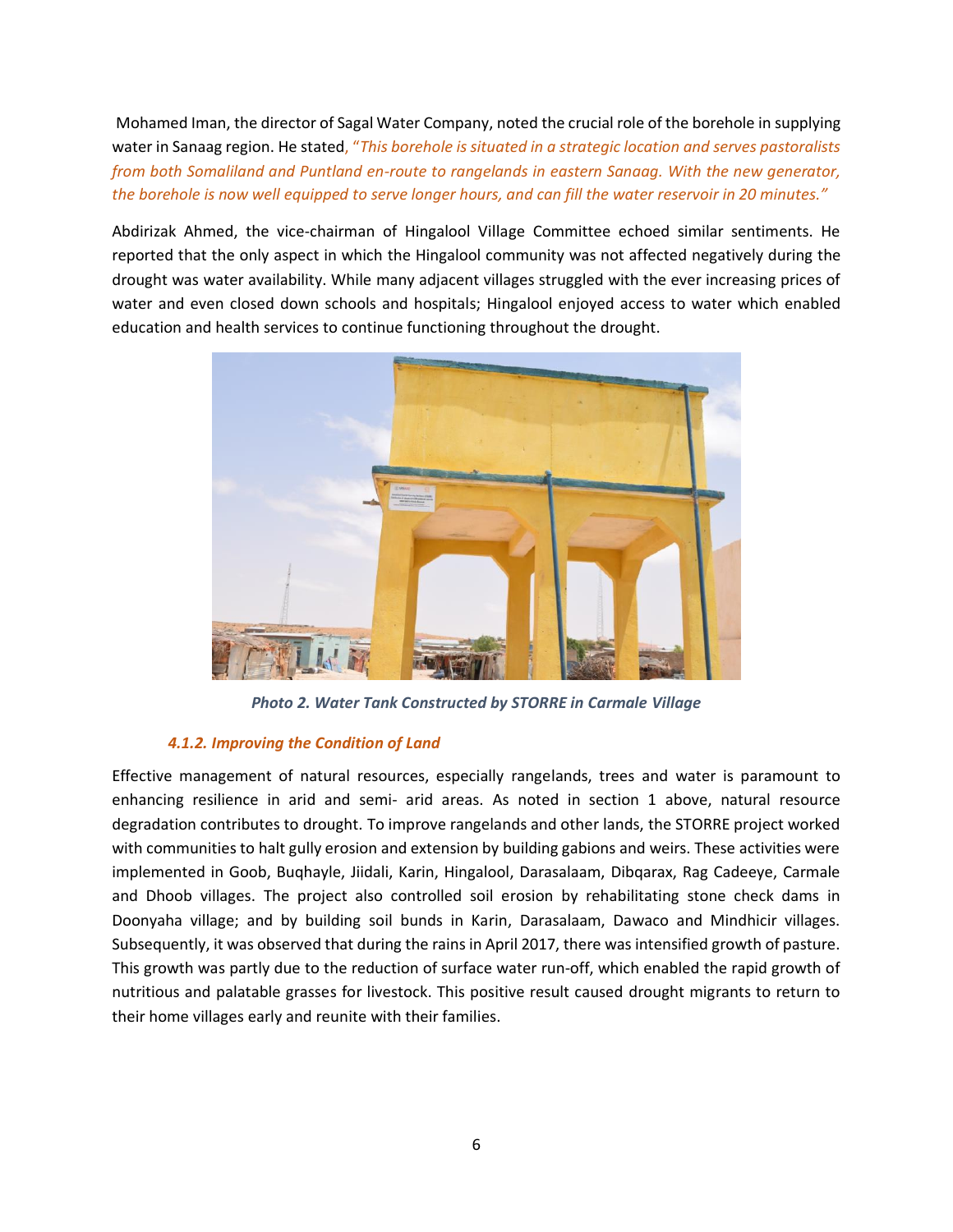

 *Photo 3. Gabion built to control Gully Erosion in Jiidali Village*

The CVCA revealed that commercialization of charcoal and firewood, and encroachment of private land enclosures, contribute to land degradation in Erigavo and Badhan districts. For instance, Carmale village in the Sool plateau, hosts approximately 500 pastoralist households. The village is endowed with vast, bountiful rangelands. Unfortunately with frequent droughts and shrinking pasture, the rangelands have fallen prey to land grabbing. This has limited free access to the rangelands by all community members, and impeded free movement of livestock and people to other areas.

The STORRE project conducted a number of capacity development, as well as learning and reflection activities among its target communities. In Carmale, these forums triggered community discussions on the private land enclosures. After several community meetings and discussions with the land grabbers, the issue was resolved. It was agreed that households settled in rangelands would vacate the areas. In

turn, the communities would compensate them (households) for the houses and water harvesting structures they put up in these lands. The Village Committee also sought the support of the district administration in enforcing the abolishment of land enclosures. In addition, the Village Committee in consultation with community members established a rotational grazing scheme, where some of the grazing land is reserved for dry seasons. As a result, it was reported that Carmale community showed greater resilience in the face of the recent drought. This is because its people were among those who migrated last in search of pasture.

"Although this drought was a test for all, Carmale community was able to manage its grazing and water resources more effectively. Had it not been for the demolition of the individual grazing enclosures, many of us would have either migrated very early, or would have failed to keep the number of livestock we do now."

Abdullahi Ahmed- Vice-Chairman, Carmale Village Committee.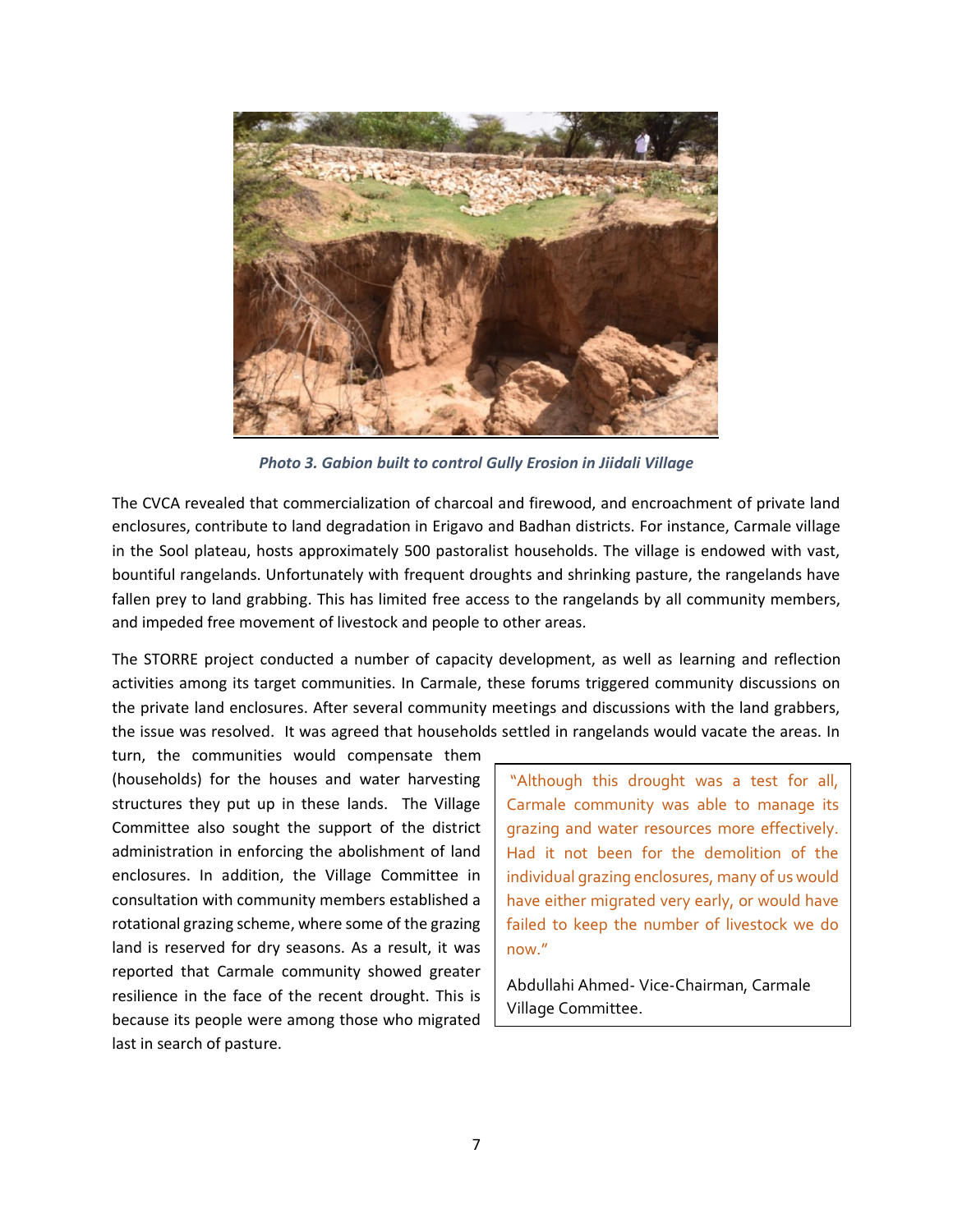#### *4.1.3. Improving Agricultural Production*

Agro-pastoralist households in Sanaag region were also severely affected by the recent drought. This is because water shortages intensified, and their incomes dwindled as household needs and cost of living rose. The STORRE project supported them to improve agricultural production by rehabilitating 4 irrigation canals in Daryale, Doonyaha, Gudmo Afafood and Hamaas villages. The project also tackled the shortage of farm tools and seeds by providing a total of 100 households in Daryale, Doonhaya, Gudmo Afafood,

Goob, Hamaas and Jiidali villages with farm tools including water pumps, generators, wheel barrows, knapsack sprayers, and sledge hammers among others. These inputs enabled the beneficiary households to implement their farming activities more efficiently, thus contributing to good production.

"My farm now receives sufficient water because pumped water flows through the rehabilitated and extended irrigation canals. I am therefore able to cultivate it well and cope with this dry season."

Amina Ahmed- Hamaas Village

An additional positive impact of the project was that a

number of the agro-pastoralist households used the cash they earned through CfW to purchase agricultural inputs such as fuel for the irrigation pumps to cultivate land, and seeds to grow crops. Ali Mohamed who lives in Goob village, has a 2-hectare farm. Ali reported that he used the US\$70 he earned through the project's CfW initiative to buy 60 litres of fuel to irrigate and cultivate one hectare of his farm . He grew potatoes and onions which require relatively low amounts of water, and which have high demand in the market. He sold his produce and subsequently earned US\$420 from that harvest. Ali's story shows that some CfW beneficiaries invested their earnings in productive activities, thus improving their incomes.

#### *4.1.4. Enhancing Resilient Livelihoods*

In addition to providing CfW opportunities, STORRE supported the establishment of alternative income generation activities. These interventions aimed to tackle unemployment. They also aimed to increase household incomes, and promote resilient livelihoods. Approximately 525 Village Savings and Loans Associations (VSLA) members benefitted from the establishment of alternative income generation activities. STORRE supported their viable business plans by providing them with the requisite business/income generation inputs. These included assets such as cereal milling machines, sewing machines, food catering equipment and materials, bee keeping kits, milk and meat vending kits, and hair salon equipment among others. The project also facilitated training of these beneficiaries in technical skills of tailoring, henna application, hairdressing, and apiculture; to enhance their income generation options. These interventions helped the beneficiaries to reduce their reliance on weather-dependent livelihood activities, thereby cushioning them against some effects of drought to some extent. They also boosted household incomes, and enriched the beneficiaries' knowledge and skills for improved livelihoods.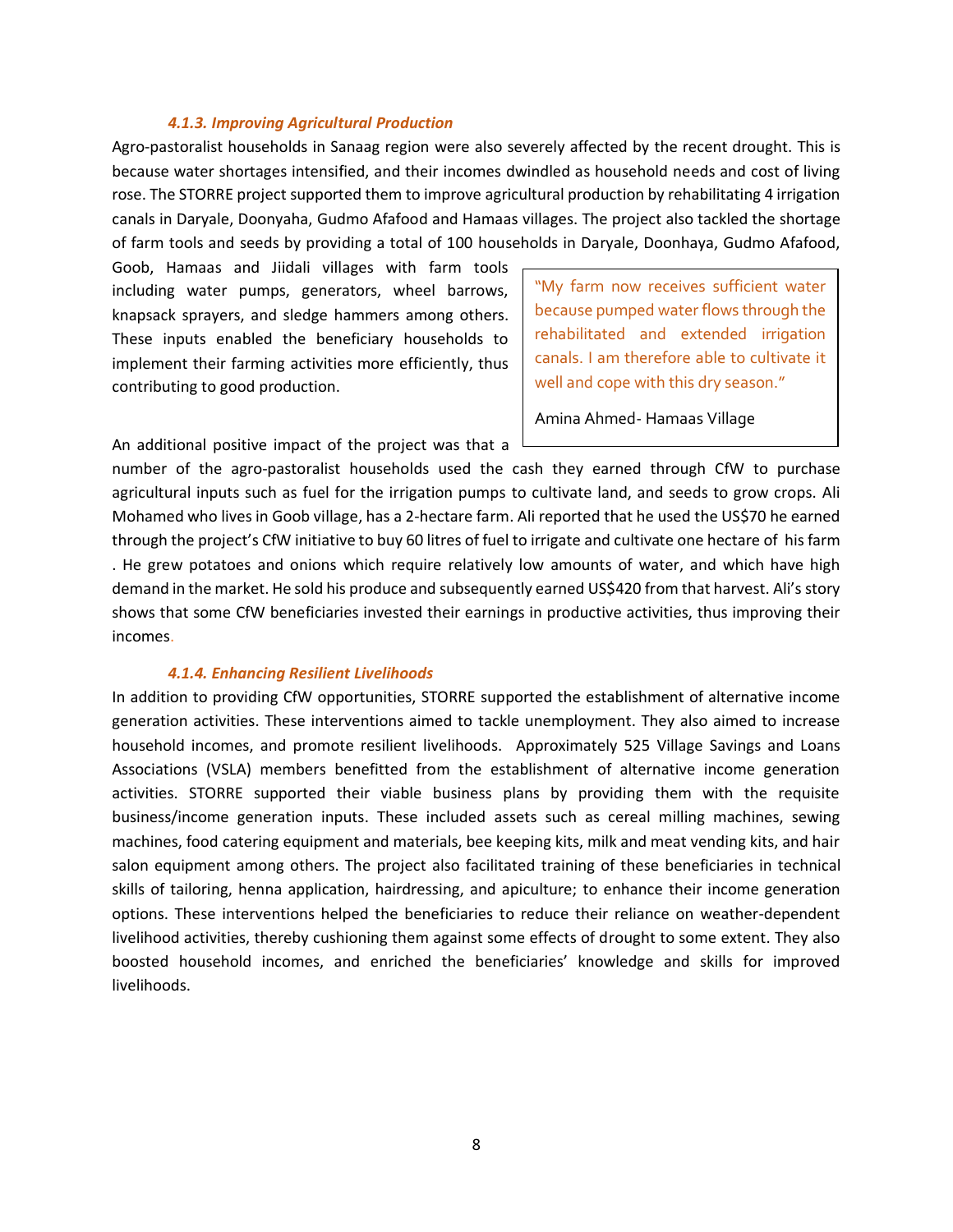#### *4.1.5. Improving Health, Education and Transport*

The STORRE project supported communities to enhance their resilience by implementing the following additional interventions identified in CAPs:

The project dug garbage pits in Daryale, Hingalool, Habarshiro and Ardaa villages. It also constructed and rehabilitated shallow water troughs for sheep and goats in Cirshiida village. These interventions contributed to improving hygiene and sanitation in these villages. In particular, the water troughs in Cirshiida village helped to protect the water point from proliferation of livestock waste, thus improving the quality of water for use by people and livestock. Ultimately, incidences of water-borne diseases, as well and hygiene and sanitation related diseases will reduce.

As reported earlier in section 4, STORRE conducted a number of trainings among specific target groups. The project also facilitated regular learning and reflection forums among target communities. These interventions enhanced sharing of knowledge and skills of beneficiaries. They collectively contributed to the improvement and expansion of non-formal education and human resource capacity in Erigavo and Badhan districts.

STORRE contributed to improving accessibility of villages that were experiencing challenges during rains. The project mitigated the damage and destruction of roads by floods. It engaged communities in rehabilitating major roads in Cirshiida, Gudmo Afafood, and Hamaas villages. It also rehabilitated feeder roads in Karin and Carmale villages. These interventions contribute to resilience, by improving roads, thus easing transportation of people and goods to and from the villages. Improved accessibility of the villages also enhances access to critical services. For example, mobile livestock health workers, agricultural extension workers, mobile schools, health workers and NGO workers among others, easily reach the villages. This enables them to provide vital services and support in a timely manner. Subsequently, several results would be realized. These include improved livestock and human health and productivity; improved human resources and technologies; enhanced trade and availability of essential goods; timely movement of livestock and people in the event of hazards; and increased engagement in development activities. Overall, these contribute to improved community welfare, livelihoods and resilience.

## **4.2. Linking Communities with other Development Partners**

In view of the defined scope and resources within STORRE, the project fostered linkages between communities and other institutions working in their areas. These linkages aimed to facilitate communities to access information, resources and services beyond the capacity of STORRE program. Specifically, STORRE linked communities with disaster early warning agencies; extension services in the ministries of Livestock and Agriculture; health and nutrition services run by both governmental and non-governmental actors; district and regional administrations; and other humanitarian and development agencies in Sanaag region.

The entry point for linkages and partnerships between the communities and humanitarian/development agencies was the Community Action Plans.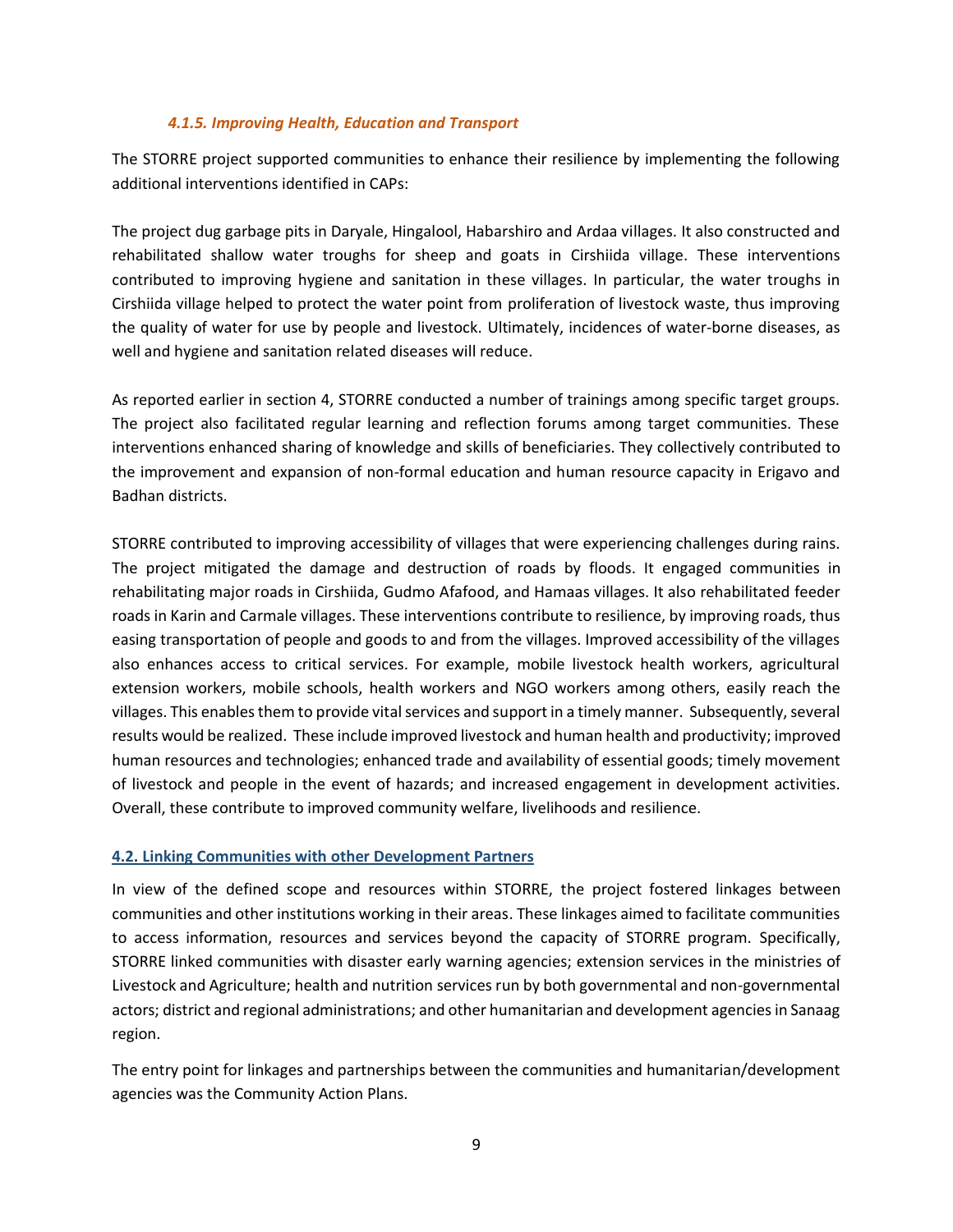The nature, and results of these linkages are elaborated below:

# *4.2.1. Linking Pastoralists with Livestock Health Services*

The Agro-Pastoralist Field Schools (APFS) serve as a platform for pastoralists and farmers to discuss issues affecting the productivity of their livestock and farms in their separate settings. In February 2017, APFS participants in Rag Cadeeye village brought up the issue of a disease which was causing the death of goats in their community. Animals which died of the disease, showed symptoms such as pyrexia (rise in body temperature), weakness, coughing, severe respiratory distress, frothy nasal discharge, and anorexia (poor appetite). The participants agreed to share this information with the Ministry of Livestock. Upon receiving the information, the ministry mobilized and sent a team of animal health practitioners and drugs to the village. The team diagnosed the disease to be Contagious Caprine Pleuro Pneumonia (CCPP), and undertook treatment activities. Rag Cadeeye villagers reported a reduction in the loss of goats after treatment. Yusuf Olad, a resident of the village, reported that he lost about 20 goats due to this disease. He believes that his entire herd would have perished if the Ministry hadn't intervened on time.

## *4.2.2. Linking Communities with Improved Health and Nutrition Services*

To improve communities' nutrition and health, STORRE brokered the signing of a tripartite agreement between the Ministry of Health, Erigavo hospital, and the Somali Red Crescent Society. The aim of this agreement was to facilitate nutrition referrals for children under five years to therapeutic feeding programs. It enabled the communities to establish stronger connections with the Ministry of Health and Erigavo hospital, and seek support to address health problems. Consequently, several referral cases resulted from direct communication between communities and the Ministry of Health.

Amina Ahmed, the mother of Hamdi Hussein; a four year old girl, attested "*The health condition and growth of my child has dramatically improved after we were referred to Erigavo hospital, where my child is taken care of by the nurses. She receives biscuits, medicines and other nutritious food."* Similarly, Roda Mohamed, the mother of three-month old Mohamed Awil, reported that her son recovered from diarrhea and resumed breastfeeding after receiving treatment at Erigavo hospital. Roda is appreciative of the Mother and Child Nutrition Awareness sessions held by the nurses at the hospital. She believes the knowledge she is gaining will help her take better care of her children.

## *4.2.3. Mobilizing Partner Support for Development and Drought Response*

Through the linkages between communities and other development partners, the Village Committees in six program target areas (Doonyaha, Mindhicir, Hingalool, Dhoob, Darasalam and Habarshiro) proactively reached out to partners. They subsequently managed to mobilize humanitarian support from the government, the Drought Response Committee in Erigavo district, and humanitarian agencies. As a result, these villages received drought response packages comprising of food aid, unconditional cash grants and water trucking. It was reported that in Badhan district, the communities successfully shared their action plans with other organizations, who responded positively and supported the implementation of several interventions. In Habarshiro village, African Development Solutions (ADESO) program constructed a water pipeline and water kiosk in the village. This has boosted water supply from the borehole to the village.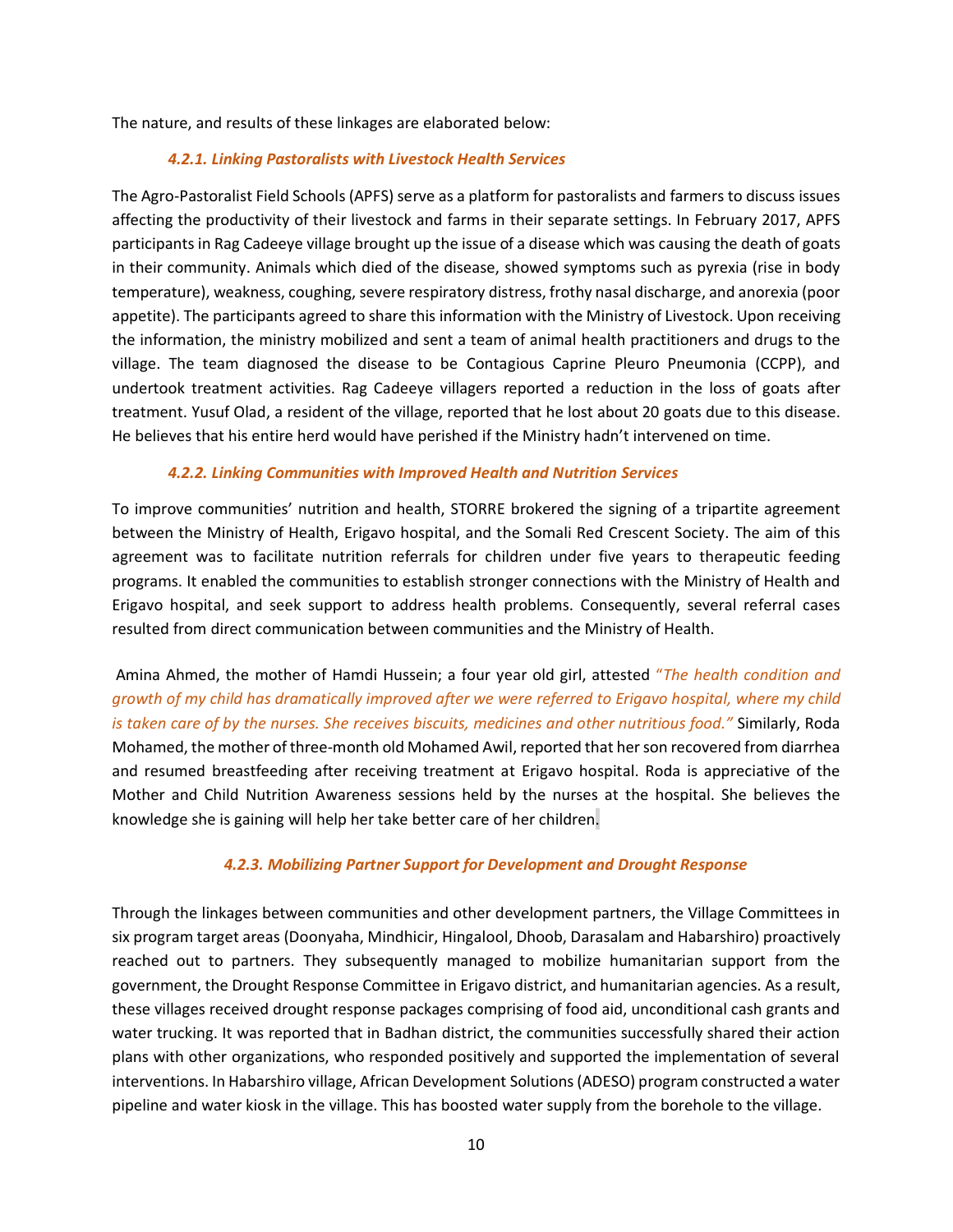The Somaliland Ministry of Water Resources, with funding from UNICEF, also constructed a water pipeline in Hingalool village to improve water supply. Save the Children constructed 1 pit latrine at the school and 2 *berkads* in Mindhicir village; to improve sanitation and access to water respectively. The Somaliland Ministry of Health constructed a Mother and Child Health Center in Carmale village to improve people's health.

The examples above demonstrate how the linkages with development partners contributed to resilience. In addition to scaling out the tackling of priority needs, these linkages saved human and livestock lives. They also enabled the respective communities to improve critical resources and cope with the prolonged drought.

# **4.3. Community –Led Interventions and Achievements**

During the project implementation period, several communities took the lead in tackling some of the challenges they are experiencing. They mobilized their own resources, and entered into partnership with private sector actors to implement the activities highlighted below:

In Daryale village, the community mobilized financial resources from themselves and the local frankincense business association. They subsequently installed one water tank and connected pipes to several water kiosks in the village. In Karin, the community sought to tackle water shortages by identifying potential perennial water sources. They mobilized their financial resources, and commissioned a Hydrogeological survey to identify potential borehole sites. The survey identified several sites that have ground water potential around the village. The community will carry out the next steps and seek support towards drilling boreholes.

In Daryale, Doonyaha and Carmale villages, communities identified poor levels of education as a challenge. This was compounded by the shortage of classrooms. The community in Daryale addressed this by mobilizing resources and constructing 2 classrooms at the school. Similarly, the community in Carmale village constructed 1 classroom at the Koranic school; while the one in in Doonyaha village constructed a makeshift low cost school.

The communities above successfully exemplified strong ownership and initiative in addressing pertinent challenges through the implementation of some interventions in CAPs. They also contributed positively to development, and reduced some of the hardships experienced during the recent drought.

## **4.4. Indicators of Resilience Capacity**

This section looks at the interventions implemented by the STORRE project, and other development partners, and how they are contributing towards enhancing communities' resilience. Specifically, it ticks  $(\checkmark)$  the interventions implemented against indicators for absorptive capacity, adaptive capacity and transformative capacity respectively. It illustrates the extent to which the projects are supporting the achievement of these capacities in the resilience spectrum.

These indicators for resilience capacity are adopted from the TOPS Program, the CORE Group and TANGO International's presentation for the PRIME Project impact evaluation.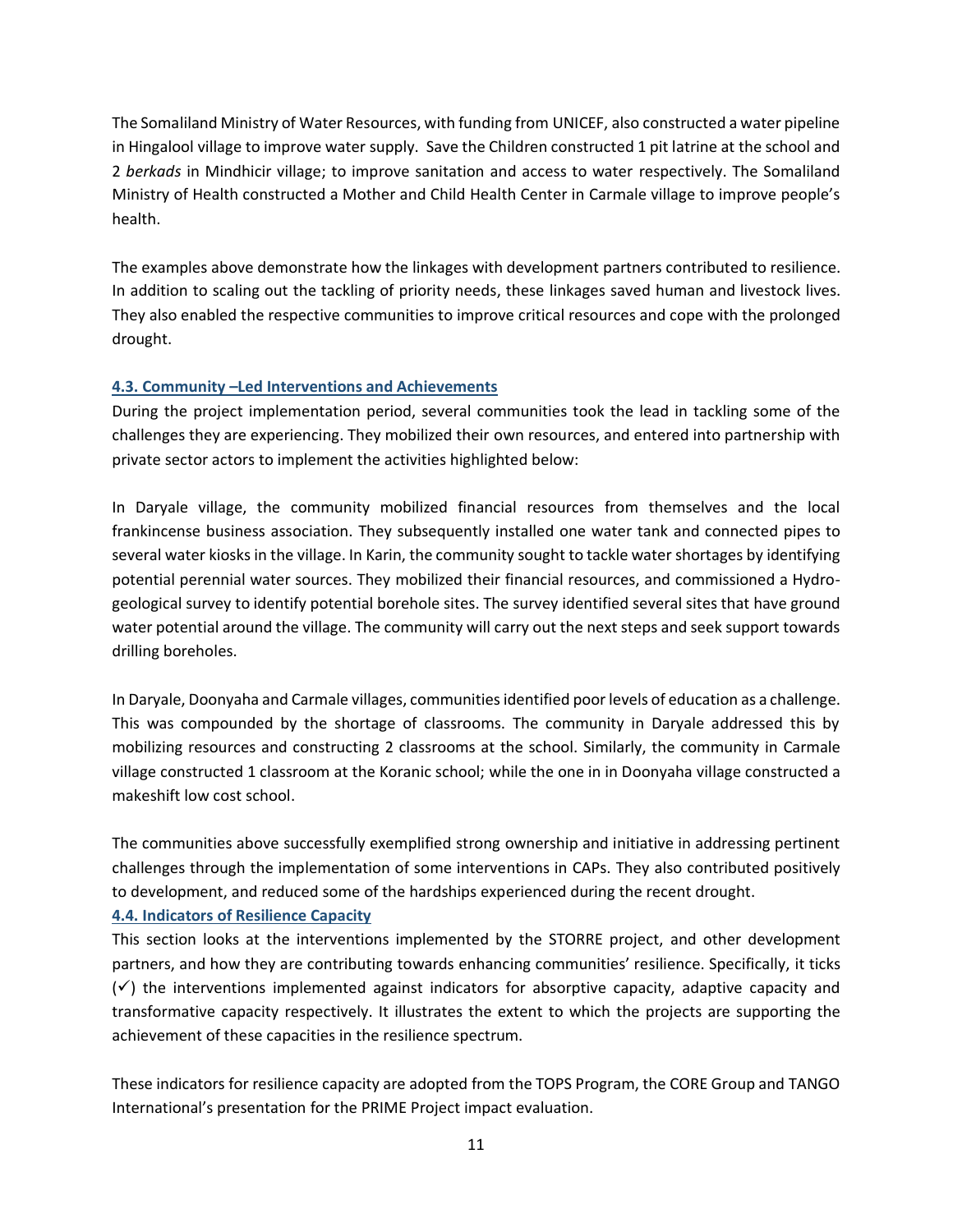# **Adaptive Capacity**

1. Households' aspirations and confidence to adapt e.g. aspirations to run businesses etc. \*

2. Exposure to information especially climate, disaster early warning, health, market information etc. to enable planning and risk reduction. \*\*

3. Human capital e.g. formal education, training youth in alternative income-generating activities, livestock husbandry and agriculture, creating employment opportunities etc. ✓\*\*

4. Social capital e.g. linking community institutions e.g. VCs, CECs, VSLAs etc. with each other and other sources of support e.g. NGOs and district government. ✔

5. Diversity of livelihoods including those that don't heavily rely on weather e.g. businesses, establishing cottage industries etc. ✓

6. Access to financial resources especially through VSLAs in Erigavo and Badhan districts. ✓

**Key** 7. Asset ownership e.g. owning livestock, land, businesses etc. that enable successful implementation of  $\frac{1}{\pi}$  in  $\frac{1}{2}$  or  $\frac{1}{2}$  or  $\frac{1}{2}$  or  $\frac{1}{2}$  or  $\frac{1}{2}$  or  $\frac{1}{2}$  or  $\frac{1}{2}$  or  $\frac{1}{2}$  or  $\frac{1}{2}$  or  $\frac{1}{2}$  or  $\frac{1}{2}$  or  $\frac{1}{2}$  or  $\frac{1}{2}$  or  $\frac{1}{2}$  or  $\frac{1}{2}$  or  $\frac{1}{2}$  or  $\frac{1}{2}$  or livelihoods. \*

# **Absorptive Capacity**

1. Households' perceived ability to recover from shocks e.g. through re-stocking livestock, replanting crops and rebuilding houses damaged and/or destroyed by hazards. \*

2. Social capital e.g. STORRE project is working with community institutions e.g. village elders, religious leaders, VCs, CECs, PCs, VSLAs, women's groups, youth groups, farmers groups, frankincense groups etc. to mobilize change, promote gender equality and women's empowerment, inclusion of all groups, and implement interventions towards resilient development. ✓

3. Access to community safety nets e.g. *zakat,* VSLA Social funds, and other donations provided by community members to support their kin and the poor.  $\checkmark$ 

4. Asset ownership e.g. owning livestock, land, businesses etc. that enable successful implementation of livelihoods. \*

5. Cash savings e.g. from sale of livestock, crops, household commodities and casual labor. \*

6. Availability of a disaster preparedness & mitigation programmes e.g. interventions in CAPs such as constructing water infrastructure, planting fodder crops etc. ✔

# **Transformative Capacity**

1. Availability of formal safety nets in communities; including Cash for Work, VSLAs, school feeding programmes for children etc. to cushion households against the impacts of hazards. ✓\*\*

2. Access to markets; including livestock markets abroad, and farm produce markets locally. It also includes favorable market policies and incentives, as well tariffs that discourage unnecessary imports.

3. Access to infrastructure e.g. roads, market premises, hospitals, schools etc. to facilitate trade, livelihood enhancement and social interactions. ✓

4. Access to basic services e.g. health services, quality formal education etc. to enhance and sustain livelihoods. ✓\*\*

5. Access to livestock services; including veterinary services, value addition to livestock products etc. to improve the sector. \*\*

6. Access to communal natural resources; including rangelands, water, trees etc. This comprises good governance and shared responsibility over sustainable management of these resources. ✔

\*\*: Indicators met through other development partners' interventions.

✓\*\*: Indicators met through STORRE and other development partners' interventions.

**Figure 1. Plotting STORRE Project Interventions against indicators for Resilience Capacity**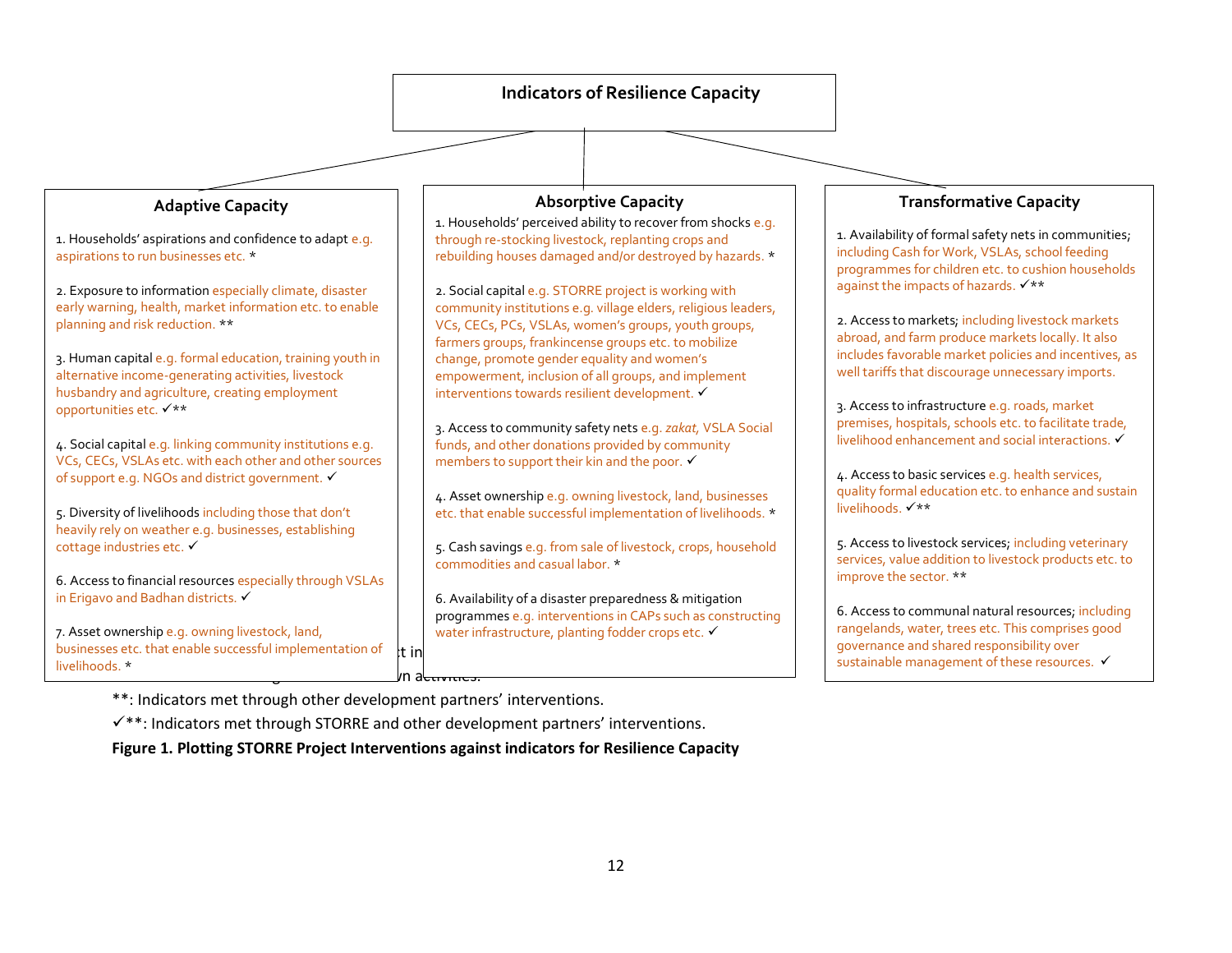#### **5.0. LESSONS LEARNED**

This section highlights key lessons learnt based on the STORRE project's experience in enhancing resilience in Erigavo and Badhan districts. It focuses on what worked well and provides the associated reasons. It also looks at what needs to be improved, and provides key recommendations for improvement.

#### 5.1. What Worked Well?

- 1. The CVCA successfully elicited participation of women and men in the identification of their capacities and vulnerabilities to climate change. They identified major challenges, potential solutions and their respective roles in the latter. This culminated in the development of CAPs that incorporate the priorities and participation of women and men in resilience.
- 2. The CVCA helped the STORRE project team to better understand factors that influence adaptive capacity and vulnerability. This helped the project to improve the prioritization and targeting of its interventions. As reported in section 4 above, the project implemented interventions to conserve and improve vital resources such as soil and water. It also contributed to improving critical infrastructure and services including roads, water harvesting and storage infrastructure, human health, sanitation, and hygiene among others.
- 3. STORRE contributed to enhancing women's and men's empowerment by supporting the establishment of VSLAs. In addition, the project implemented interventions that develop capacity and diversify livelihoods to non-weather dependent income-generating activities. These interventions respond to most community priorities, and contribute to strengthening their adaptive capacities.
- 4. STORRE successfully supported the target communities to implement many categories of the interventions prioritized in CAPs. Despite not implementing all the priority interventions required by each village that identified them, the project fostered several linkages between communities and other development partners. This enabled several target communities to implement additional interventions in their CAPs. It also enabled them to access critical resources and services, and cope better with the recent prolonged drought. Ultimately, these contribute to enhancing communities' adaptive capacities and resilience.
- 5. The CAPs are an instrumental tool for communities' constructive engagement in development and resilience. The CAPs also provide a strong basis for resource mobilization and action among communities, and between them and other stakeholders. As reported in section 4.2 above, some communities in target villages successfully obtained additional support for the implementation of some of their priority development interventions by other NGOs and government agencies. In addition, other communities took initiative, mobilized their own resources, and implemented key interventions in the CAPs.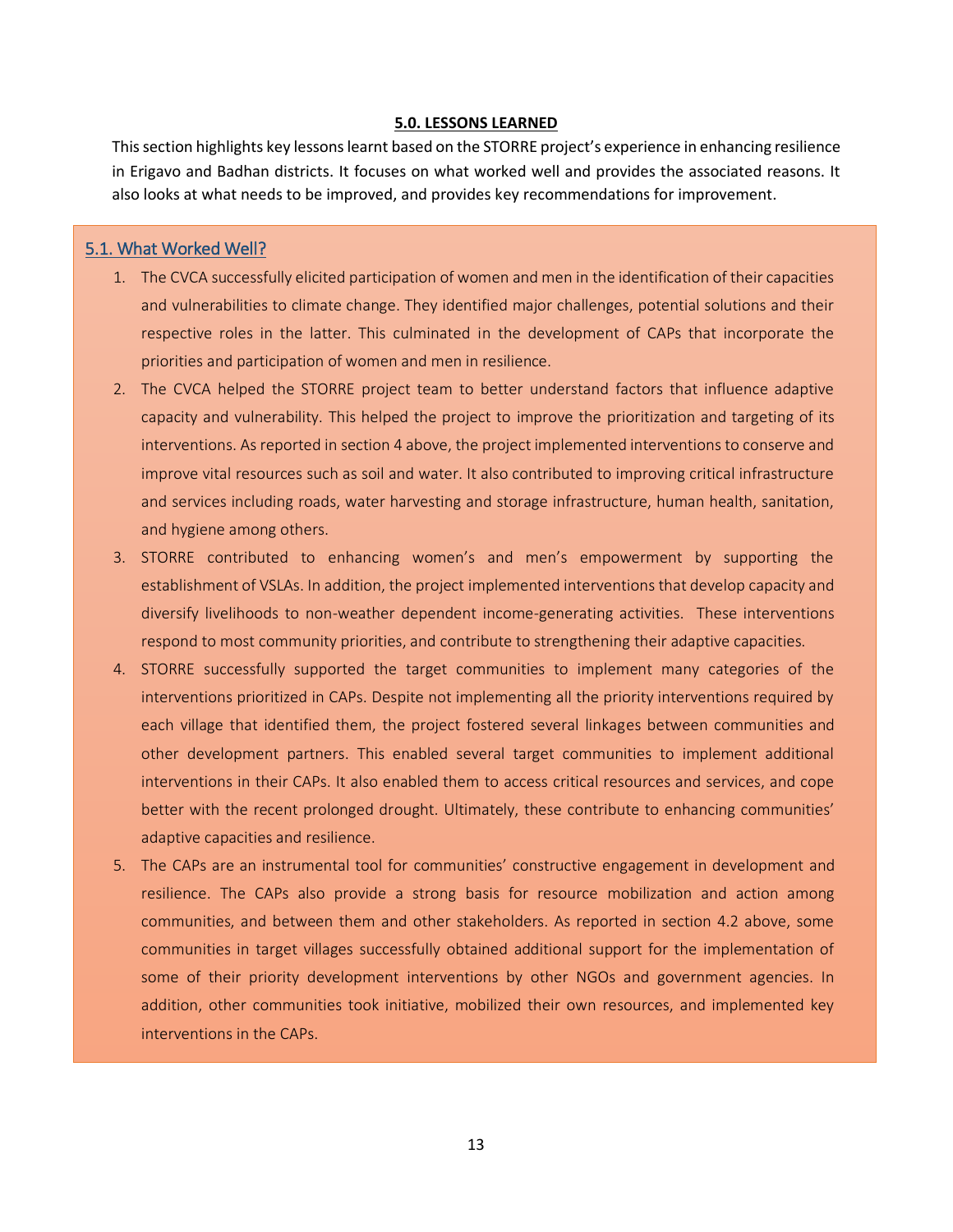6. The STORRE project successfully ensured inclusion of very poor and vulnerable categories of community members in development, and supported them to improve their livelihoods. This was achieved through the engagement of these groups in CVCA and CfW activities during project implementation. The engagement of poor and vulnerable people in development enhances their capacity, confidence and stake. These contribute to enhancing their resilience.

#### **5.2. What needs to be improved?**

- 1. Improving the productivity and profitability of livestock. Livestock are the most valued livelihood resources, and comprise the livelihoods and economic backbone of Erigavo and Badhan districts. While the STORRE project has supported implementation of a number of interventions that support livestock, CARE and other stakeholders need to implement more interventions that directly improve productivity, profitability, and curtail the loss of this important resource. Such interventions include expanding mobile veterinary services, training and institutionalizing Community Livestock Health Workers, re-seeding rangelands, expanding drought refugia, training communities in value addition and marketing of livestock and livestock products, and strengthening market linkages in-country and externally. These would help improve livestock condition, reduce the proportion of livestock deaths during shocks and stresses, and increase as well as sustain income from livestock.
- 2. Improved resourcing of Community Action Plans and complementary development interventions. The magnitude of need for resilience in Erigavo and Badhan districts currently surpasses existing support by government and NGOs. All development actors are encouraged to increase financial, technical, material and other resource investments in resilience in the immediate to medium term. Reliable and increased resource investments will enable the target communities to progressively achieve their development goals, whilst cushioning them against shocks and stresses as they emerge.

#### **5.3. Areas for Further Research**

It is recommended that further research be conducted in the topics below, in order to improve knowledge on resilience in Somaliland:

- 1. Conduct an in-depth study to investigate changes in differential adaptive capacity among women, men, children, the aged and very poor people following their engagement in resilience activities with STORRE and other projects. This will improve learning on the most efficient and effective ways to further enhance adaptive capacity among these groups.
- 2. Assess the communication, utilization and impacts of climate and disaster early warning information in normal and drought years. This will help stakeholders better ascertain what is required to improve climate and disaster information services for adaptation and resilience.